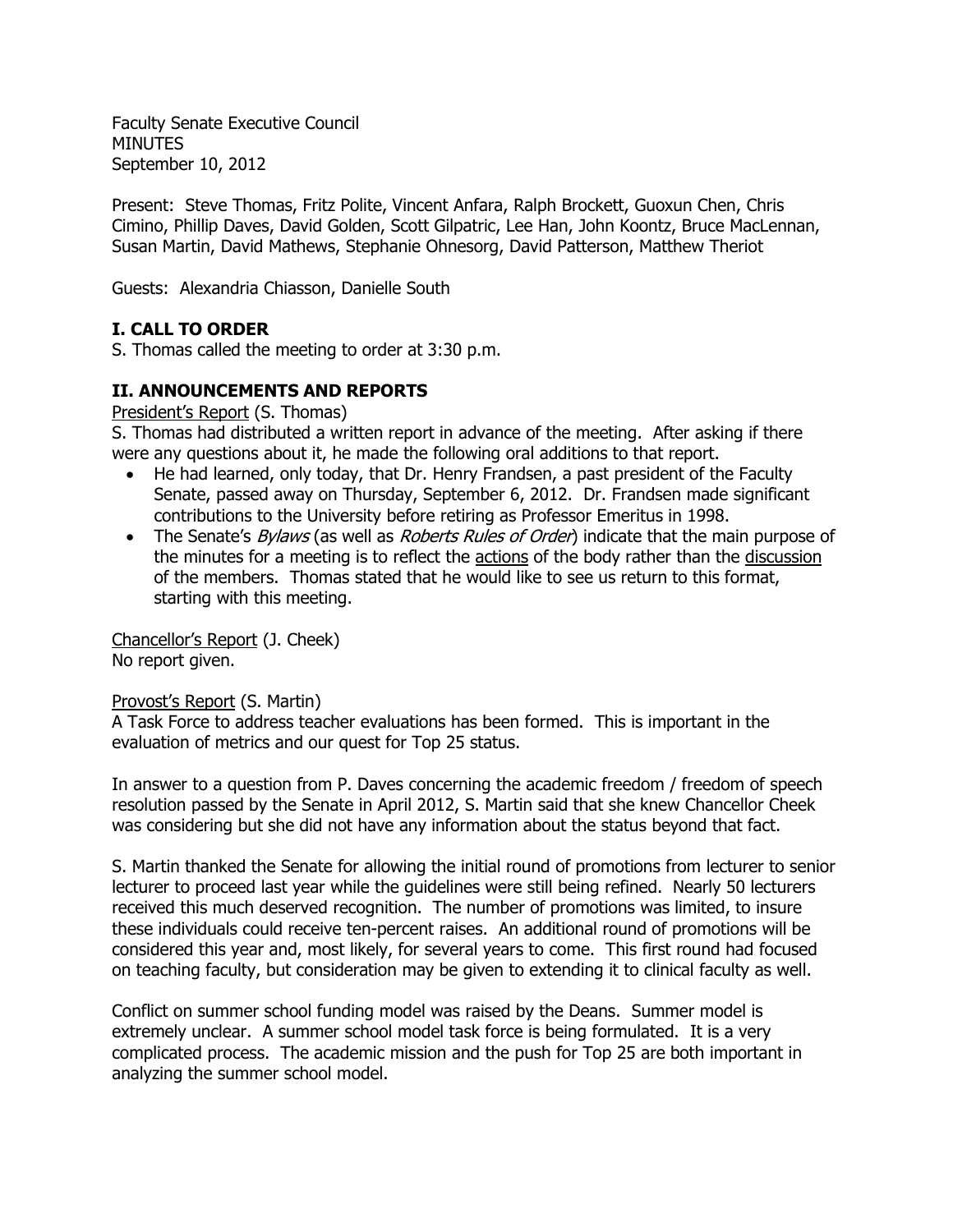## **III. APPROVAL OF MINUTES**

A motion to approve the minutes of the April 23, 2012, meeting was made by D. Patterson, with a second provided by S. Gilpatric. Minutes were approved as submitted.

#### Change to Agenda (S. Thomas)

By common consent, the agenda was amended to allow our guest to make her presentation. Ms. Chiasson, representing herself and fellow students Brianna Rader and Jacob Clark of Sexual Empowerment and Awareness at Tennessee (SEAT), discussed the package of materials distributed in advance of the meeting. This unofficial student organization is seeking to organize and present – during the spring term – a "Sex Week" program modeled on similar programs held over the past ten years at Yale, Harvard, Brown, and other universities. Following discussion, it was agreed by common consent to receive this report as information but to make no recommendation to the Senate for action, since SEAT is an unofficial student organization.

## **IV. UNFINISHED BUSINESS**

Non-Tenure Track Faculty Proposal (P. Daves)

Because the material concerning this proposal had not been distributed with sufficient advance notice, S. Thomas called for a vote on whether the proposal should be considered at this time. Unanimous approval was given to proceed.

P. Daves outlined a proposal for including non-tenure track teaching faculty (NTTF) with the rank of instructor or lecturer (including senior and distinguished lecturer) as a part of the governance process, as many peer institutions have already done. These NTTF members would be considered as part of the census for allocation of senate seats on the same basis as other faculty members with the rank of assistant professor or higher. He estimated that this change would add approximately 20 seats in the full senate. These new seats would not be reserved for lecturers, but lecturers with at least a 50 percent appointment would be eligible to stand for election and to vote in these elections, if permitted to do so by their college and department bylaws. To provide representation this year, a special election of ten NTTF members would be held. In support of these proposals, the following changes to the Senate's *Bylaws* were recommended.

1) Article II, Section 1. B. Elected Faculty Members …

Change the first criteria from holding "rank or equivalent rank of assistant professor or higher" to "rank or equivalent rank of **lecturer, instructor,** assistant professor, or higher".

2) Article II. Section 1. E. Apportionment.

Change "All part-time full-year faculty appointments and continuing part-time faculty at the assistant professor level or higher …" to "All part-time full-year faculty appointments and continuing part-time faculty at the **lecturer, instructor, or** assistant professor level or higher …"

- 3) Article II, Section 2. Election of Senators. Change the phrase "with the rank, or equivalent rank, of assistant professor or higher" to "with the rank, or equivalent rank, of **lecturer, instructor, or** assistant professor or higher".
- 4) Article II, Section 2. J. Research Council. Change the phrase "with the rank of assistant professor or higher" to "with the rank**, or equivalent rank**, of assistant professor or higher".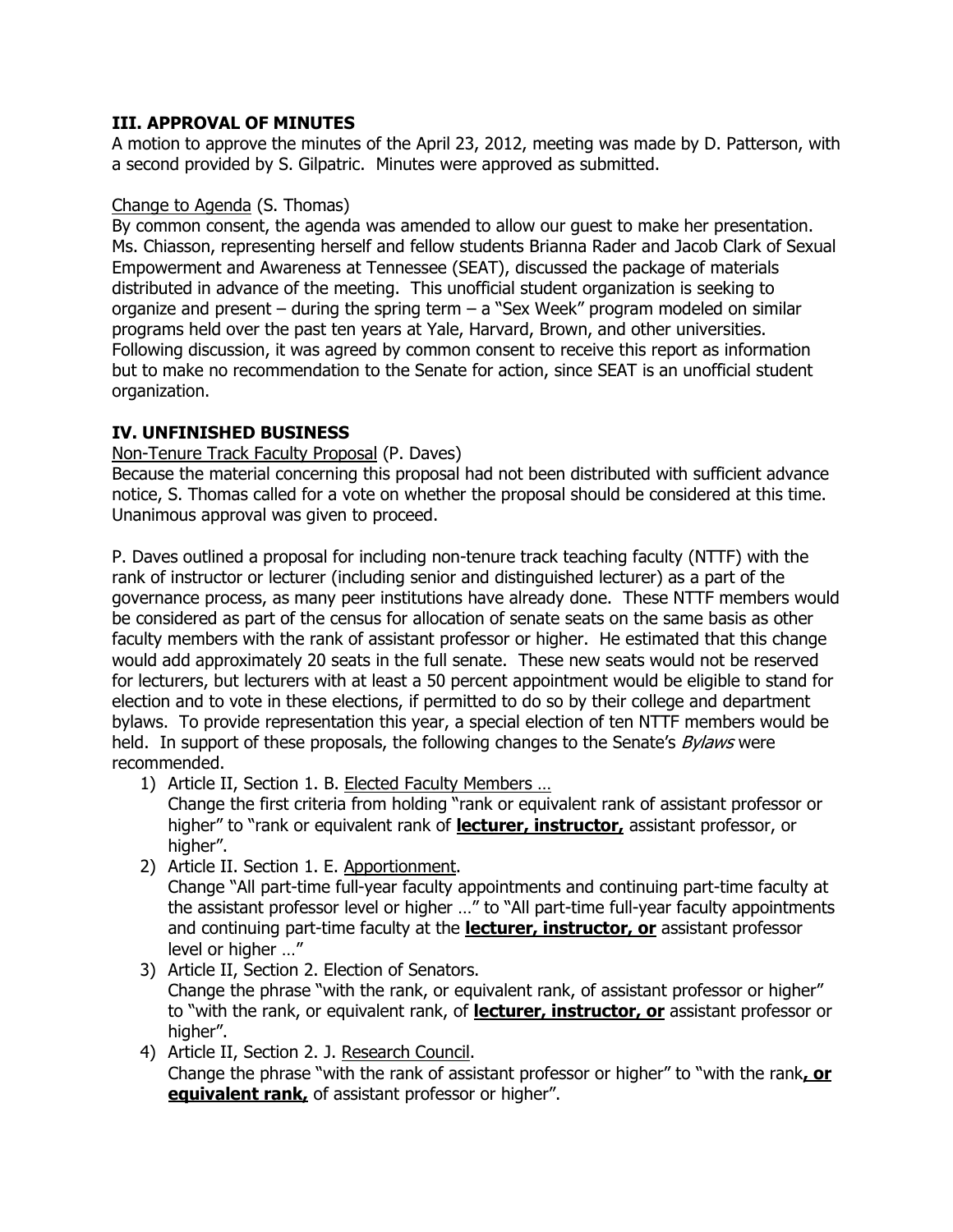- 5) Article II, Section 2. J. Undergraduate Council. Change the phrase "with the rank of assistant professor or higher" to "with the rank**, or equivalent rank,** of **lecturer, instructor,** assistant professor or higher".
- 6) Adding a new **Article VI** as follows. "**There shall be a one-time election of Senators chosen from faculty of the rank of instructor or lecturer to serve terms beginning October 31, 2012 and concluding in August, 2013. Ten senators shall be chosen in an at-large election coordinated by the Non-Tenure Advisory Group. This Section will be removed from the Bylaws on December 31, 2013 without the need for further vote or action.**"

S. Thomas noted that, by the definition given in the Faculty Handbook, "instructor" was now a temporary appointment for an individual, hired during the search for tenure-track position, who had one year to complete work on his or her terminal degree. He suggested that "clinical instructor" be substituted for "instructor" in the proposed changes. This suggestion was accepted by common consent.

P. Daves moved to make these proposed changes to the *Bylaws*. J. Koontz provided a second to the motion. The motion passed by unanimous voice vote.

Response from Chancellors Cheek and Arrington Concerning Faculty Senate Resolution on Support for Benefit Equality (S. Thomas)

S. Thomas read a letter from Chancellors Cheek and Arrington in response to the Faculty Senate Resolution on Support for Benefit Equality, adopted on April 2, 2012. The letter will be provided as an attachment with the agenda for the Senate's September meeting.

## **V. NEW BUSINESS**

Bylaws Update (S. Thomas)

S. Thomas had distributed in advance of the meeting a draft revision of the Senate's *Bylaws*, incorporating changes made during the previous academic year. By common consent, approval was given to post these revised *Bylaws* on the Senate' website.

Honorary Degree Nominating Committee

As previously discussed via e-mail, the following members were proposed for the Honorary Degree Nominating Committee requested by the Provost:

Jennifer Beals, Associate Professor, University Libraries;

Matt Murray, Professor of Economics;

Alisa Schoenbach, Associate Professor of English;

Gary Skolits, Associate Professor in the Department of Educational Psychology and Counseling;

Matthew Theriot, Associate Professor in the College of Social Work

J. Koontz moved the approval of this Honorary Degree Nominating Committee. S. Gilpatric offered a second. The motion passed by unanimous voice vote.

Planning Meetings with Chairs of Councils or Committee (S. Thomas)

S. Thomas noted that the Senate's Bylaws call for the chairs of most committees or councils to meet with the Senate President to discuss the committee or council's plans and priorities for the